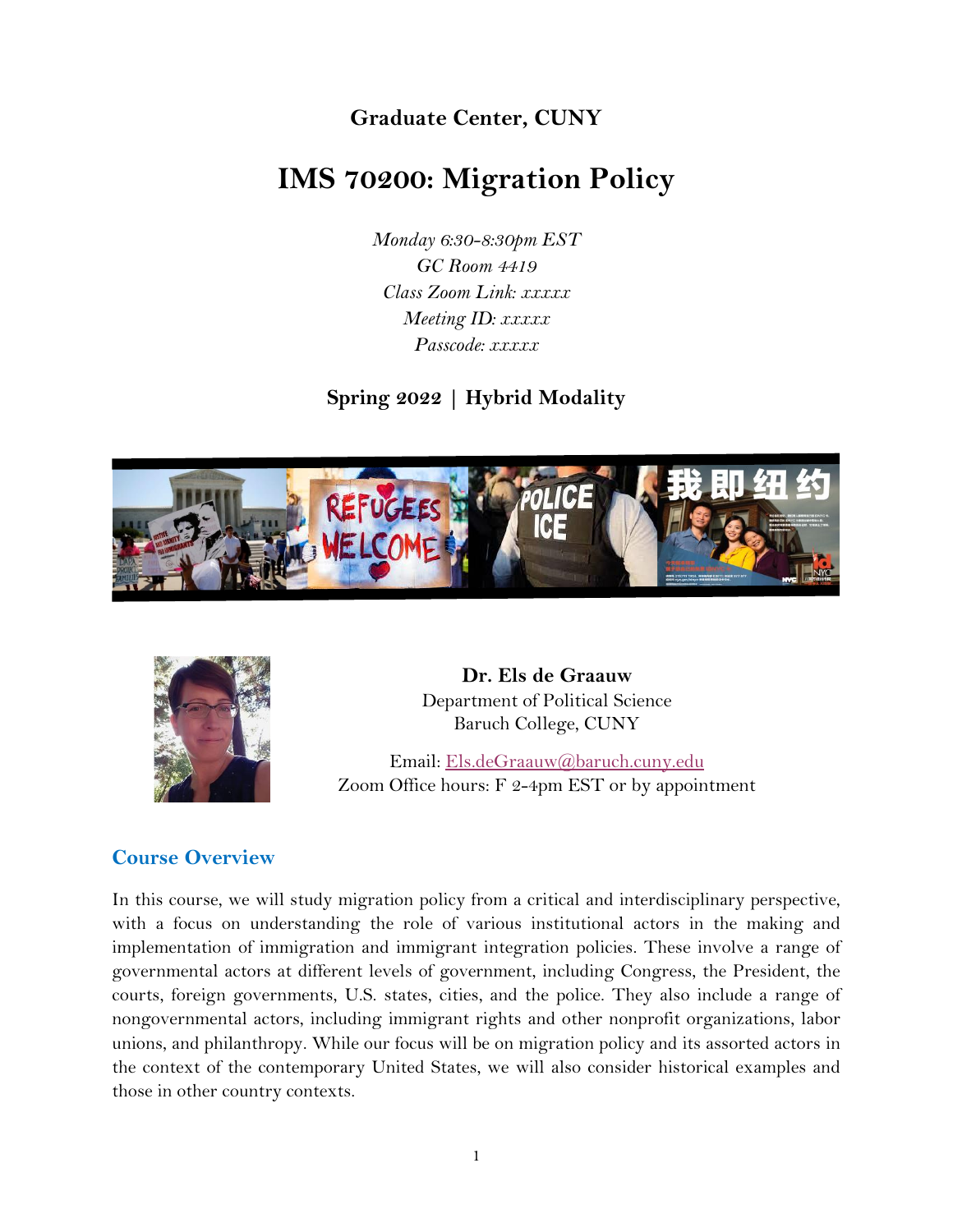## **Required Books**

For this course, there are 3 required books that you need to purchase, rent, or find in the library:

- Abdelaaty, Lamis E. 2021. *Discrimination and Delegation: Explaining State Responses to Refugees*. New York: Oxford University Press.
- Cox, Adam B., and Cristina M. Rodríguez. 2020. *The President and Immigration Law*. New York: Oxford University Press.
- Peck, Alison. 2021. *The Accidental History of the U.S. Immigration Courts: War, Fear, and the Roots of Dysfunction*. Oakland: University of California Press.

All other readings are available for download on Blackboard.

## **Course Expectations and Requirements**

To receive a grade in the course, students need to complete the following assignments:

| • Participating in weekly seminar discussions | $1.5\%$ |
|-----------------------------------------------|---------|
| • Reading presentation and seminar moderation | $1.5\%$ |
| • Completing 6 short weekly reading responses | $20\%$  |
| • Research paper                              | $40\%$  |
| • Research paper presentation                 | $10\%$  |

#### **Participating in Weekly Seminar Discussions 15% of Final Grade**

This course will be run as a seminar, with in-depth discussions of the required readings for each week. Every student should thoughtfully contribute to the discussion in each class*.*

The quality of student contributions is more important than the quantity, and I will encourage everyone to speak up, even those who are naturally shy. In evaluating your participation in seminar discussions, I consider how well you prepared for class. For example, do you know the readings well and have you thought through their key arguments, research design and data, and implications? Also, did you contribute to seminar discussions in an ongoing, meaningful, and constructive way that also invited the participation of other students in the class?

#### **Reading Presentation & Seminar Moderation 15% of Final Grade**

At one point in the semester, each student will be responsible for moderating a seminar discussion. This entails three things: (a) developing a 2-3 page, double-spaced memo on the assigned readings with at least 5 questions to stimulate discussion; you will email this memo no later than SUN 6pm EST to the entire class; (b) preparing a 10-12 minute engaging PowerPoint presentation that reviews the core methods, findings, or/and implications of the assigned readings; rather than doing this reading-by-reading, you want to do this across readings; and (c)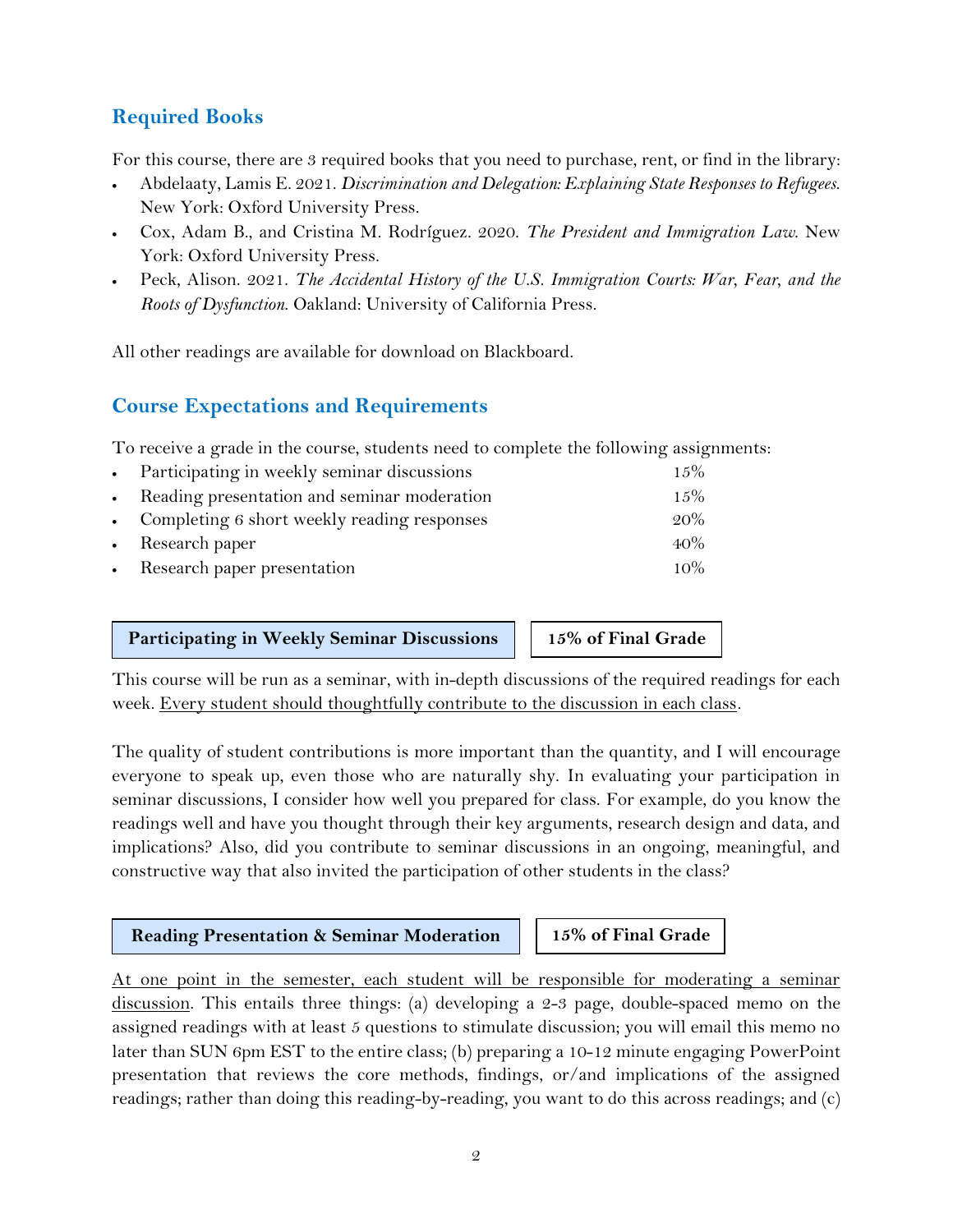leading a class discussion on the assigned readings; I will be there to support you and contribute as necessary. The aim is for you to analyze—and not simply to summarize—the readings and to get your classmates to think more critically about them. See the "Reading Discussion Guide" on Blackboard for more information.

I have randomly assigned which student will moderate what seminar (see the class schedule below). You can trade dates amongst yourselves as long as you keep me posted on trades made, so I can keep the syllabus up-to-date. *I strongly encourage you to check in with me during my F office hours to discuss your moderator role and brainstorm ideas for how to organize your memo, PowerPoint presentation, and seminar discussion.*

#### **5 Weekly Reading Responses 20% of Final Grade Due SUN at 6pm EST**

Students need to complete 5 weekly reading responses over the course of the semester (these are in addition to the longer memo you will write as seminar moderator). Keep in mind that you *can* write more than 5 responses; the 5 highest scores will count toward your reading response grade. Your responses are due via Blackboard by 6pm EST on SUN evening to ensure there will be enough time for everyone to review them before seminar discussion the next day.

Your weekly reading responses should be about 300 words (or two short paragraphs) each. These responses should combine a short critical summary of one or more readings with a discussion of what you see as the most notable contributions or/and deficiencies—theoretical, empirical, methodological—of the readings in relation to the broader seminar topic of that week. If appropriate, you can also frame the readings in relation to your own evolving research interests or research paper in this course. Good responses will also include one follow-up question about that week's readings that we could potentially discuss during seminar.

These weekly responses will help you to put your thoughts together and clarify your thinking about the assigned readings. You do not need to respond to every book/article/chapter. Strive to articulate an original thought or two about what you took away from the readings and think of a question that you would like to see discussed during seminar. Maybe you want to say something about how what you read relates to a capstone project idea you are thinking about? Or maybe you want to highlight a particular passage, argument, or methodological approach that stood out and explain why? Or maybe you use a weekly response as an opportunity to identify a thread you noticed cutting across each of the books/articles/chapters in the set of readings for that week, or a connection to something we previously discussed? Anything along these lines will be appropriate and will make for a strong reading response; try different approaches during the semester.

Reading responses will be graded on a "check plus"/"check minus" scale. Good and great responses will receive a "check plus." Those that are subpar—perhaps because the response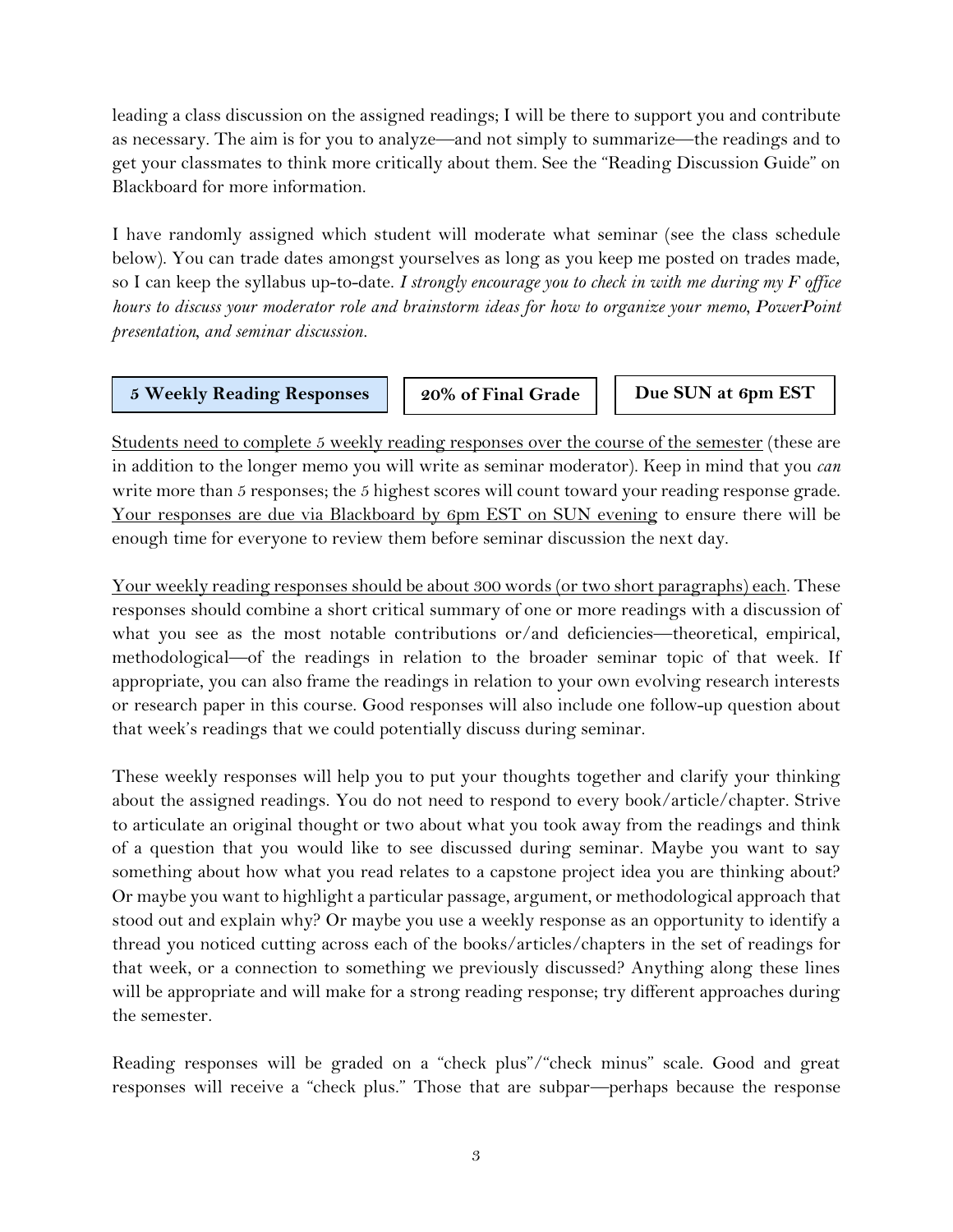makes clear that you did not complete the assigned readings or did not read them carefully—or show lack of effort—will receive a "check minus." *Late responses will automatically receive a "check minus."*

#### **Research Paper & Presentation** | 50% of Final Grade | Due SUN 5/22, 11:59pm

**EST**

To further your research interests and writing skills, you will develop a paper on an immigration/integration policy phenomenon, issue, or actor. Papers can be U.S. based, but those based on international or comparative migration or integration policy phenomena, issues, or actors are certainly welcome, too.

You will develop your paper in 6 successive stages during the semester:

| <b>Assignments</b>                                                                                                                                                                                                                             | Due date                                       | Grade % |
|------------------------------------------------------------------------------------------------------------------------------------------------------------------------------------------------------------------------------------------------|------------------------------------------------|---------|
| 1. A proposal of what you want to research and why, including<br>a theoretical, empirical, or/and methodological research<br>question you plan to address.                                                                                     | SUN 2/27, by<br>11:59pm EST                    | 5%      |
| 2. A literature review that situates your research, takes stock<br>of what is already known, and identifies what gaps in<br>knowledge remain.                                                                                                  | SUN $3/20$ , by<br>11:59pm EST                 | 10%     |
| 3. A research design and data collection plan that discusses<br>and explains what research procedures and data sources you<br>plan to use to answer your research question.                                                                    | SUN $4/3$ , by<br>11:59pm EST                  | $5\%$   |
| 4. A data collection progress report that provides an update<br>on your data collection to date, including a discussion and<br>explanation of what you can do during the remainder of the<br>semester and what you may need to save for later. | SUN 4/24, by<br>11:59pm EST                    | $5\%$   |
| 5. A paper-in-progress presentation in class during the last 2<br>weeks of the semester, giving students the opportunity to<br>receive additional feedback from me and their peers before<br>submitting the final paper.                       | Varies, but last<br>2 weeks of the<br>semester | 10%     |
| 6. A final paper tying the above elements together and<br>expanding upon them as much as possible by including, for<br>example, a fleshed out discussion of methodology and data,<br>findings, and a conclusion.                               | SUN 5/22, by<br>11:59pm EST                    | 15%     |

More instructions will be provided as the semester gets under way. The course schedule below also indicates when each assignment is due. *No late assignments will be accepted unless you were previously granted an extension.*

*For all aspects of the research paper, I encourage you to check in with me during office hours frequently to discuss your progress and receive feedback along the way.*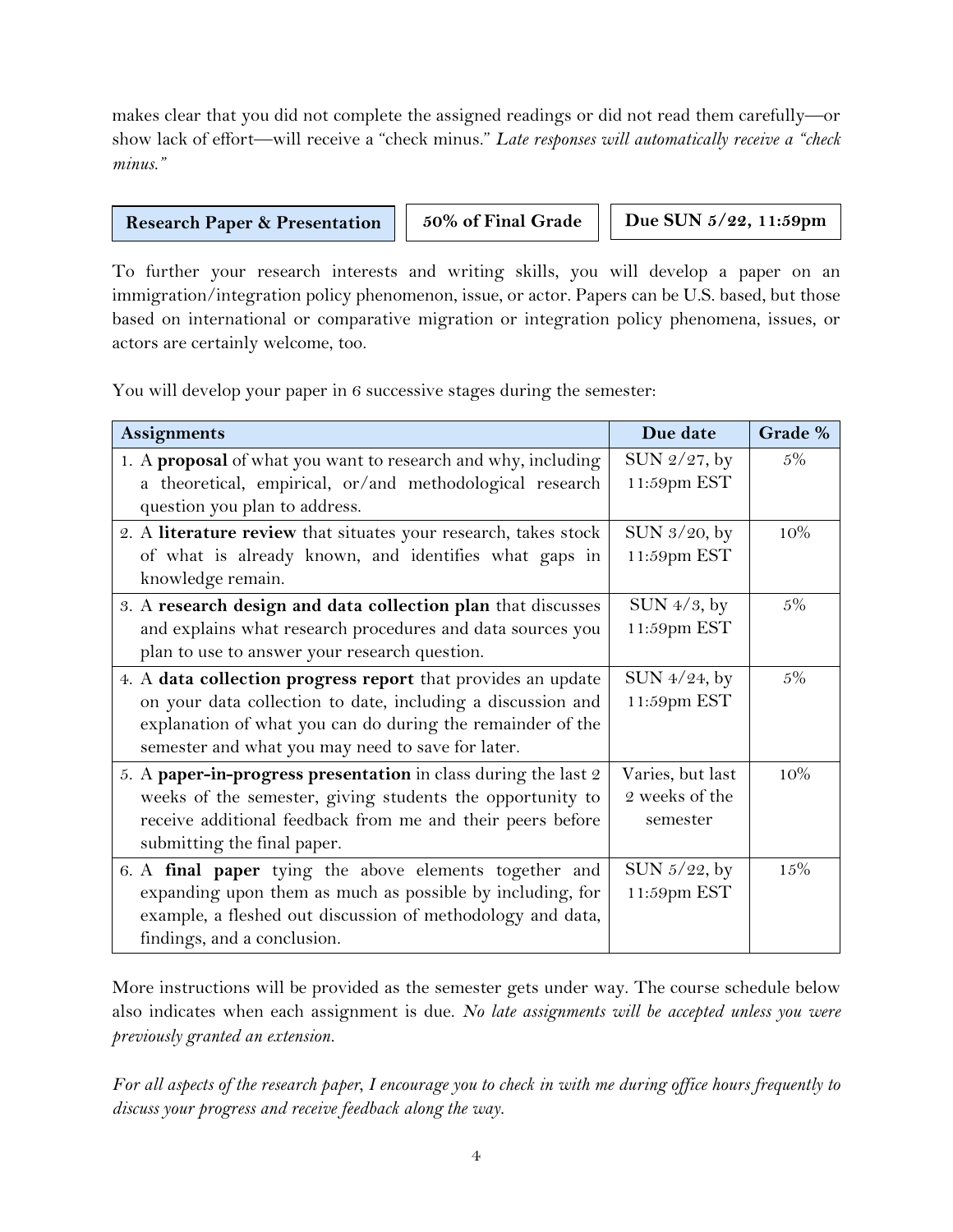## **Course Website on Blackboard**

The course has a website posted on Blackboard, where you will find many materials useful to you in this course. They include the following folders:

- Updates regarding the course schedule and relevant due dates ("Announcements")
- Information about my weekly office hours ("Office Hours")
- A copy of the syllabus ("Syllabus")
- All assigned reading materials ("Reading Materials"), with the exception of the three books noted above.
- Links to all optional multimedia pieces ("Multimedia")
- Discussion Board, where you will post your weekly reading responses and upload all assignments related to the research paper assignment ("Discussion Board")

## **Class Policies**

### **Questions and Getting Help**

I welcome your questions anytime. There are two ways you can get in touch with me:

- Email: you can email me with questions about the course schedule or particular course content that I can answer in a short email. *I strive to respond within 48 hours*. If you anticipate that answering your questions involves a long typed answer from me, please speak with me during office hours instead.
- Office hours: I hold office hours through Zoom every week, on F between 2-4pm EST (or by appointment, but please only if you cannot make it during my regular office hours). Please sign up, via my Calendly website, for one or more 20-minute slots to speak with me (if you signed up and cannot make a meeting, be sure to cancel your appointment). Please use this time to consult with me, for example, about your research paper and your role as seminar moderator*.*

#### **Zoom Etiquette**

This is a hybrid course, with both in-person and Zoom synchronous meetings. Given the recent surge in Omicron infections in NYC, all class meetings for January and February will be online via Zoom. Starting in early March, we will meet in person on the following five dates: M 3/7, M 3/21, M 4/4, M 5/9, and M 5/16.

To ensure a successful Zoom seminar meeting and engage in a productive learning environment, please keep the following "do's and don'ts" in mind:

#### Do's

- Have your camera on; use an appropriate Zoom background, if you wish.
- Be on time to class. Communicate with me via email if you will be late or if you lose your connection during class.
- If you are moderating the seminar, log in a few minutes early to make sure all is set.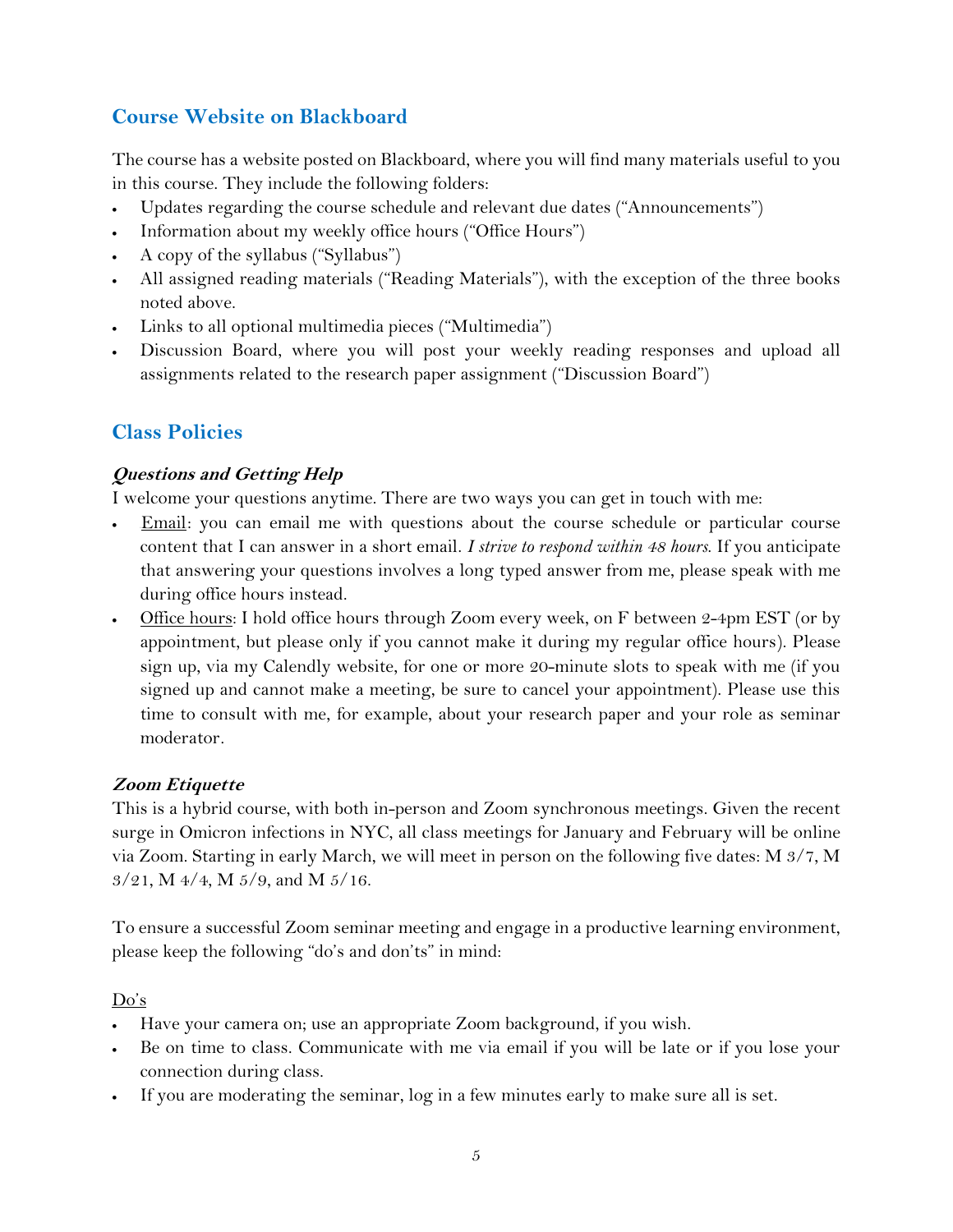- Make sure your full name shows up in your Zoom window.
- Be aware of your background, such as lighting and noise.
- Use the Zoom functions to communicate as needed, such as chat and raise hand.
- Turn off/silence your cell phone and close other windows on your computer to minimize distractions.

#### Don'ts

- Take screenshots, cell phone pictures, or otherwise record the meeting, your classmates, or your instructor without express permission to do so.
- Change your name or change your Zoom background during the meeting.
- Sit in front of a window or bright light; this will make your face too dark to see.
- Engage in texting, social media, or other distractions while in class.
- Eat dinner during class.

## **Student Responsibility to Reach Out**

I want everyone to succeed in this class. To that end, I expect all of you to act responsibly and communicate with me if something is going on in your life that affects your school performance. If you have trouble comprehending or keeping up with the course materials, contact me. If you are struggling with personal issues that affect your school work, let me know. If I send you an email about something, do not ignore my email. *Don't wait to ask for assistance until it is too late. I'm here to help.*

## **Get Involved in the IMS Program**

I encourage you all to get involved in the IMS program. Here are ways you can do this:

- 1. Follow the IMS program on Twitter: [@GC\\_Migration.](https://twitter.com/GC_Migration)
- 2. Join the Immigration Working Group, a graduate student discussion group that exchanges, discusses, and collaborates on ideas and research related to studying immigration. To join, send an email to [gc-immigration@googlegroups.com,](mailto:gc-immigration@googlegroups.com) including your name and why you would like to join the group.
- 3. Attend talks of the CUNY Immigration Seminar Series, co-sponsored by the PhD program in Sociology and the IMS program. You can register for any of the below four book talks (held on Mondays from 4:30-6pm EST on Zoom) [here:](https://www.gc.cuny.edu/Page-Elements/Academics-Research-Centers-Initiatives/Masters-Programs/International-Migration-Studies/Immigration-Events)
	- M 2/7: *[One Quarter of the Nation: Immigration and the](https://www.degruyter.com/document/isbn/9780691206554/html) Transformation of America*, with Nancy Foner, Filiz Garip, Phil Kasinitz, and Mary Waters.
	- M 3/7: *[State of Belonging: Immigration Policies, Attitudes, and Inclusion](https://www.russellsage.org/publications/states-belonging)*, with Tomás Jiménez.
	- M 3/28: *[The Chinese Question: The Gold Rushes and Global Politics](https://wwnorton.com/books/9780393634167)*, with Mae Ngai.
	- M 4/11: *[Immigration Matters: Movements, Visions, and Strategies for a Progressive Future](https://thenewpress.com/books/immigration-matters)*, with Ruth Milkman.
- 4. Participate in the Professional Development Workshops that fellow IMS students organize. These take place on Mondays from 2:30-4pm EST; more info TBA.
- 5. Write a short blog for the new IMS Blog. More info to follow soon.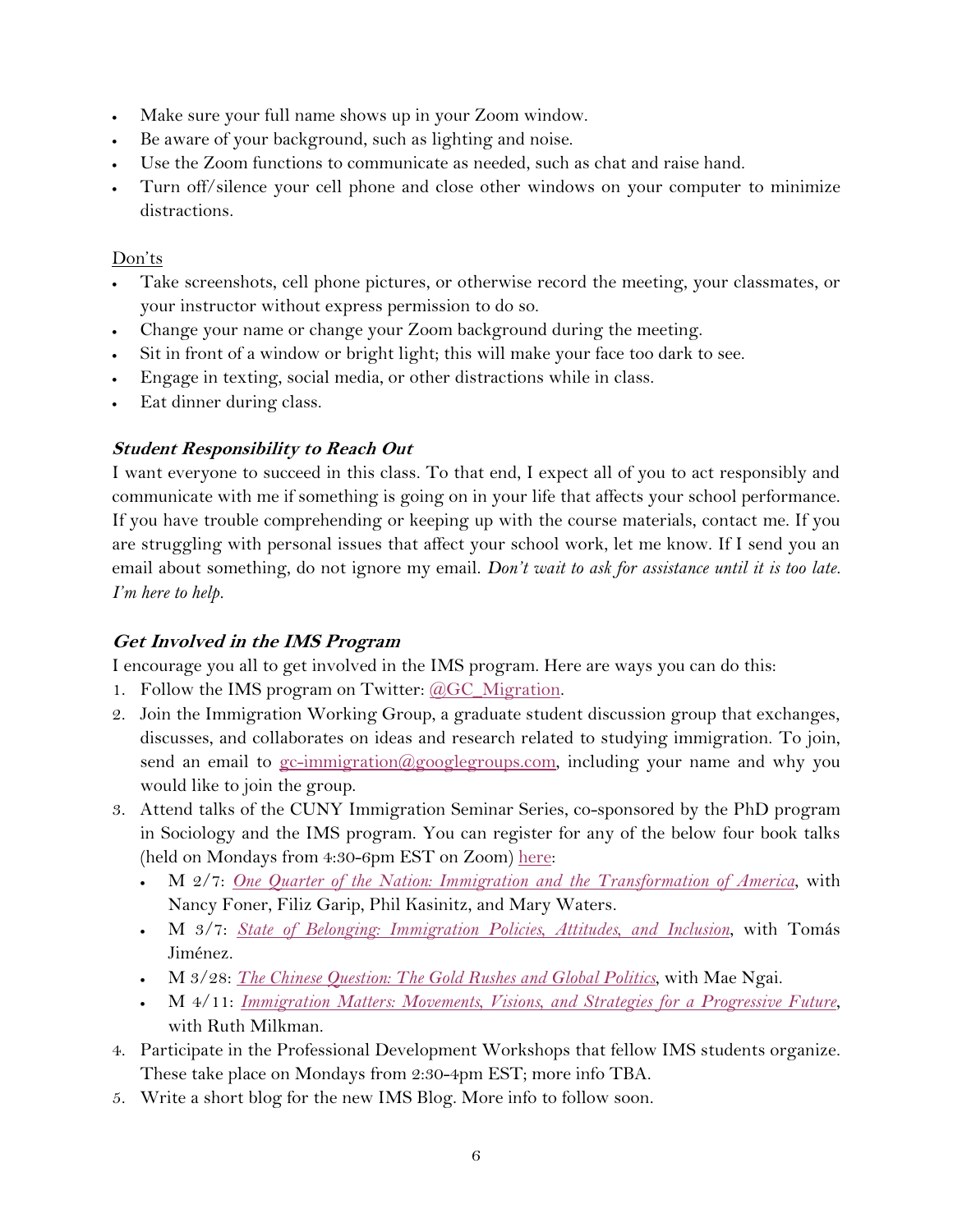6. If you have ideas for or concerns about the IMS program, you can also reach out to the two student representatives on the Executive Committee of the IMS program: xxxxx (xxxxx) and xxxxx (xxxxx).

# **Course Schedule**

All readings—except the Abdelaaty, Cox & Rodríguez, and Peck books—are available through Blackboard. They focus on migration policy in the United States, but many weeks also include a non-U.S. reading. *All listed readings are required, but the included multimedia pieces are optional.*

|          | Topic             | <b>Course Introduction</b>                                          |
|----------|-------------------|---------------------------------------------------------------------|
|          | Readings          | None                                                                |
| $M$ 1/31 | Student Moderator | None                                                                |
|          | Assignments       | • By TH 2/3, 11:59pm EST: upload your "avatar image" to Blackboard. |
|          |                   | • By TH 2/3, 11:59pm EST: add your intro to Blackboard.             |

|                  | Topic             | <b>Migration Policy Over Time: Big Picture Determinants</b>                     |
|------------------|-------------------|---------------------------------------------------------------------------------|
| $\boldsymbol{2}$ | Readings          | • Tichenor, Daniel J. 2002. Dividing Lines: The Politics of Immigration Control |
| M 2/7            |                   | in America. Princeton: Princeton University Press. Chapter 2.                   |
|                  |                   | • Ellermann, Antje. 2021. The Comparative Politics of Immigration: Policy       |
|                  |                   | Choices in Germany, Canada, Switzerland, and the United States. New York:       |
|                  |                   | Oxford University Press. Chapter 2.                                             |
|                  |                   | • Ngai, Mae. 1999. "The Architecture of Race in American Immigration            |
|                  |                   | Law: A Reexamination of the Immigration Act of 1924." Journal of                |
|                  |                   | American History 86(1): 67-92.                                                  |
|                  |                   | • Jones-Correa, Michael, and Els de Graauw. 2013. "The Illegality Trap:         |
|                  |                   | The Politics of Immigration and the Lens of Illegality." Dædalus: Journal       |
|                  |                   | of the American Academy of Arts and Sciences 142(3): 185-198.                   |
|                  | Multimedia        | • The Racist History of US Immigration Policy (2016)                            |
|                  | Student Moderator | <b>XXXXX</b>                                                                    |
|                  | Assignments       | • By SUN 2/6, 6pm EST: add your reading response to Blackboard.                 |

| $\boldsymbol{\mathcal{S}}$ | Topic             | Congress: Changing Demographics, Electoral Incentives, and                  |
|----------------------------|-------------------|-----------------------------------------------------------------------------|
|                            |                   | <b>Partisan Divides</b>                                                     |
| $M$ 2/14                   | Readings          | • Wong, Tom K. 2017. The Politics of Immigration: Partisanship, Demographic |
|                            |                   | Change, and American National Identity. New York: Oxford University         |
|                            |                   | Press. Chapters 1, 2, and 3.                                                |
|                            |                   | • Reny, Tyler. 2017. "Demographic Change, Latino Countermobilization,       |
|                            |                   | and the Politics of Immigration in US Senate Campaigns." Political Research |
|                            |                   | Quarterly 70(4): 735-748.                                                   |
|                            | Multimedia        | • Immigration Battle (2015)                                                 |
|                            | Student Moderator | <b>XXXXX</b>                                                                |
|                            | Assignments       | • By SUN 2/13, 6pm EST: add your reading response to Blackboard.            |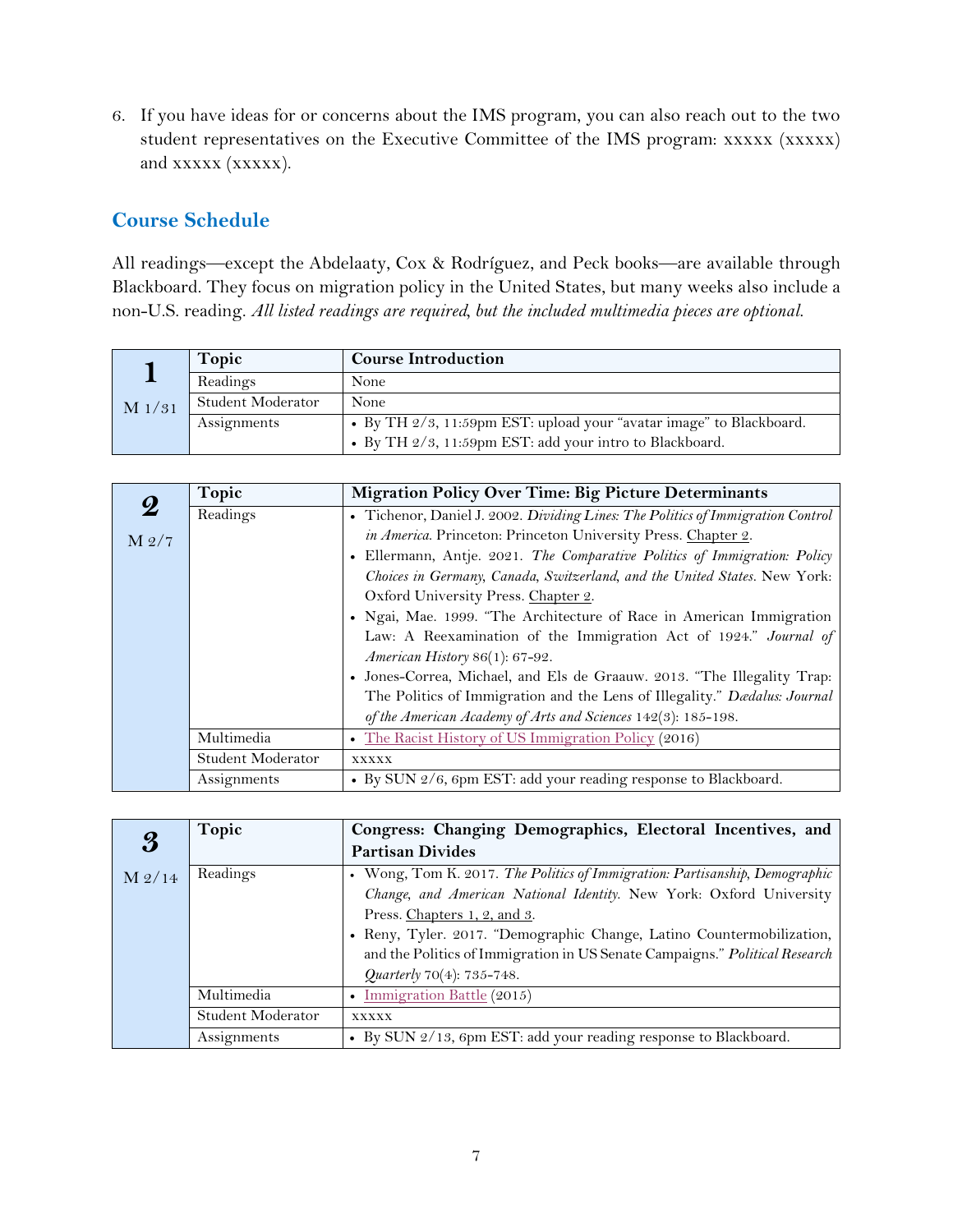

# **No class on M 2/21 due to Presidents' Day**

|         | Topic             | Presidents: Immigration Policymakers-in-Chief?                                |
|---------|-------------------|-------------------------------------------------------------------------------|
| $\bf 4$ | Readings          | • Cox, Adam B., and Cristina M. Rodríguez. 2020. The President and            |
| M 2/28  |                   | Immigration Law. New York: Oxford University Press. Introduction,             |
|         |                   | chapters $1, 2, 3, 6$ , and Epilogue.                                         |
|         |                   | • Bostdorff, Denise M. 2006. "Rhetorical Ambivalence: Bush and Clinton        |
|         |                   | Address the Crisis of Haitian Refugees." Pp. 206-246 in Who Belongs in        |
|         |                   | America? Presidents, Rhetoric, and Immigration, edited by Vanessa B. Beasley. |
|         |                   | College Station: Texas A&M University Press.                                  |
|         | Multimedia        | • Zero Tolerance: How Trump Turned Immigration into a Political Weapon        |
|         |                   | (2019)                                                                        |
|         | Student Moderator | XXXXX                                                                         |
|         | Assignments       | • By SUN 2/27, 6pm EST: add your reading response to Blackboard.              |
|         |                   | · By SUN 2/27, 11:59pm EST: add your paper proposal to Blackboard.            |

| $\mathbf{5}$              | Topic             | <b>Paper Proposals: Class Discussion</b>                                   |
|---------------------------|-------------------|----------------------------------------------------------------------------|
|                           | Readings          | $\bullet$ None                                                             |
| M <sub>3/7</sub>          | Student Moderator | $\bullet$ None                                                             |
|                           | Assignments       | • By SUN 3/6, 6pm EST: add to Blackboard a brief discussion of one or two  |
| $\underline{\mathbf{IN}}$ |                   | issues/areas related to your paper proposal that you would like help with. |
| <b>PERSON</b>             |                   | · Before coming to class: review your classmates' paper proposals on       |
|                           |                   | Blackboard and be prepared to offer feedback during seminar.               |

| 6        | Topic                     | Courts: Judicial Decision-Making, Asylum, and Deportation                    |
|----------|---------------------------|------------------------------------------------------------------------------|
|          | Readings                  | • Peck, Alison. 2021. The Accidental History of the U.S. Immigration Courts: |
| $M$ 3/14 |                           | War, Fear, and the Roots of Dysfunction. Oakland: University of California   |
|          |                           | Press. Whole book.                                                           |
|          |                           | • McKinnon, Sara L. 2009. "Citizenship and the Performance of Credibility:   |
|          |                           | Audiencing Gender-based Asylum Seekers in U.S. Immigration Courts."          |
|          |                           | Text and Performance Quarterly 29(3): 205-221.                               |
|          | Multimedia                | • Immigration Courts (2018)                                                  |
|          |                           | • Unaccompanied: Alone in America (2018)                                     |
|          | <b>Student Moderators</b> | <b>XXXXX</b>                                                                 |
|          | Assignments               | • By SUN 3/13, 6pm EST: add your reading response to Blackboard.             |

|          | Topic    | <b>Government Bureaucracies: Forces of Bad or Good?</b>                      |
|----------|----------|------------------------------------------------------------------------------|
|          | Readings | • Kang, S. Deborah. 2012. "Implementation: How the Borderlands Redefined     |
| $M_3/21$ |          | Federal Immigration Law in California, Arizona, and Texas, 1917-1924."       |
|          |          | California Legal History: Journal of the California Supreme Court Historical |
|          |          | Society 7: 245-285.                                                          |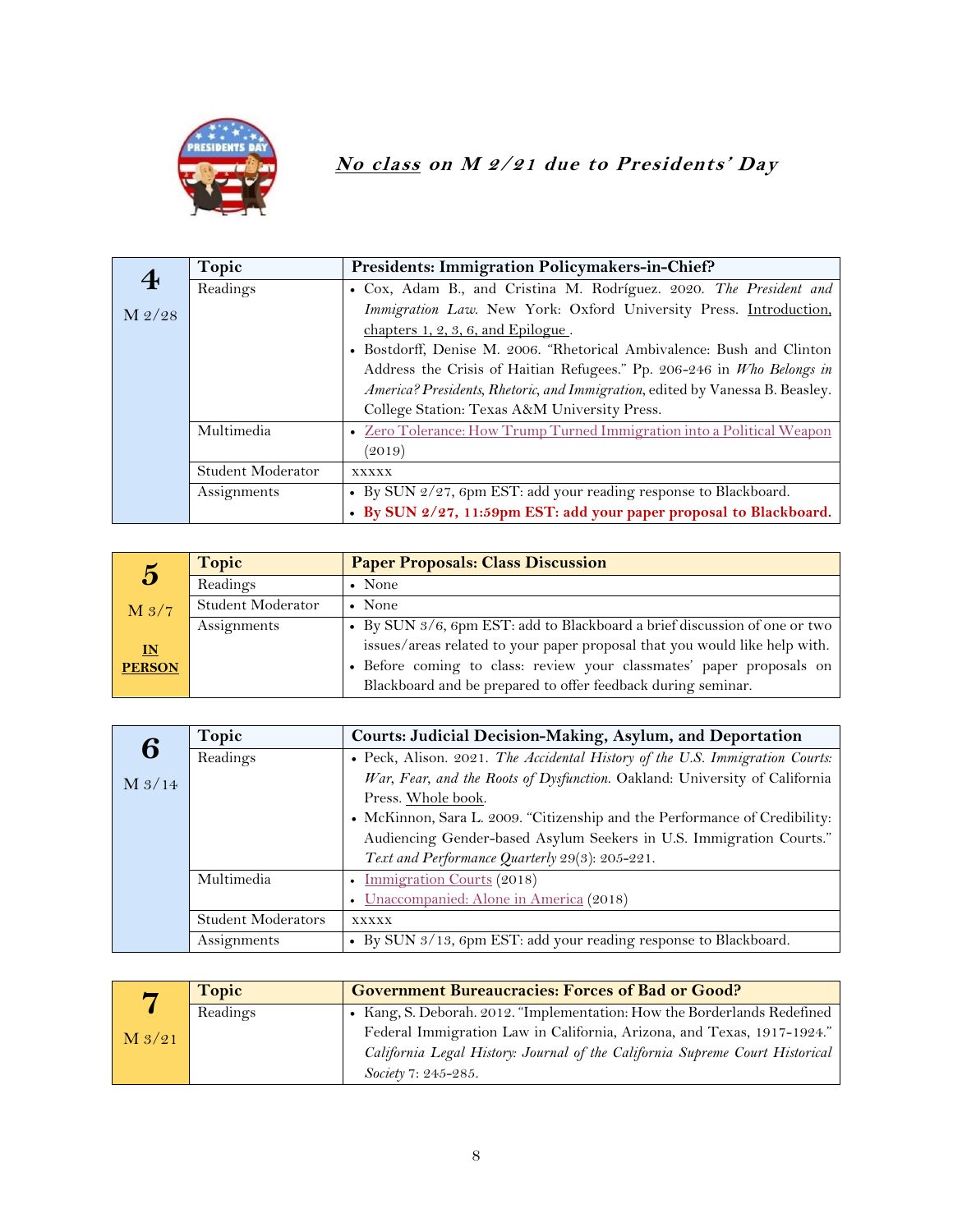|               |                   | • Hiemstra, Nancy. 2014. "Performing Homeland Security within the US<br>Immigration Detention System." Environment and Planning 32(4): 571-588.<br>• North, David S. 1987. "The Long Grey Welcome: A Study of the American<br>Naturalization Program." International Migration Review 21(2): 311-326.<br>• Marrow, Helen B. 2009. "Immigrant Bureaucratic Incorporation: The Dual |
|---------------|-------------------|-----------------------------------------------------------------------------------------------------------------------------------------------------------------------------------------------------------------------------------------------------------------------------------------------------------------------------------------------------------------------------------|
| $\mathbf{M}$  |                   | Roles of Professional Missions and Government Policies." American                                                                                                                                                                                                                                                                                                                 |
| <b>PERSON</b> |                   | Sociological Review 74(5): 756-776.                                                                                                                                                                                                                                                                                                                                               |
|               | Multimedia        | • Separated: Children at the Border (2018)                                                                                                                                                                                                                                                                                                                                        |
|               |                   | • Deportation Nation (2018)                                                                                                                                                                                                                                                                                                                                                       |
|               |                   | • Lost in Detention $(2011)$                                                                                                                                                                                                                                                                                                                                                      |
|               | Student Moderator | <b>XXXXX</b>                                                                                                                                                                                                                                                                                                                                                                      |
|               | Assignments       | • By SUN 3/20, 6pm EST add your reading response to Blackboard.                                                                                                                                                                                                                                                                                                                   |
|               |                   | · By SUN 3/20, 11:59pm EST: add your literature review to                                                                                                                                                                                                                                                                                                                         |
|               |                   | Blackboard.                                                                                                                                                                                                                                                                                                                                                                       |

|                 | Topic                     | <b>International Politics and Domestic Migration Policies</b>               |
|-----------------|---------------------------|-----------------------------------------------------------------------------|
| 8               | Readings                  | • Abdelaaty, Lamis E. 2021. Discrimination and Delegation: Explaining State |
| $M\frac{3}{28}$ |                           | Responses to Refugees. New York: Oxford University Press. Whole book.       |
|                 |                           | • Triadafilopoulos, Triadafilos. 2010. "Global Norms, Domestic Institutions |
|                 |                           | and the Transformation of Immigration Policy in Canada and the US."         |
|                 |                           | Review of International Studies 36(1): 169-193.                             |
|                 | Multimedia                | None                                                                        |
|                 | <b>Student Moderators</b> | <b>XXXXX</b>                                                                |
|                 | Assignments               | • By SUN 3/27, 6pm EST: add your reading response to Blackboard.            |

|                | Topic             | <b>States: Asserting Power in a Federal System</b>                            |
|----------------|-------------------|-------------------------------------------------------------------------------|
|                | Readings          | • Newton, Lina. 2012. "Policy Innovation or Vertical Integration? A View      |
| $M\frac{4}{4}$ |                   | of Immigration Federalism from the States." Law & Policy 34(2): 113-137.      |
|                |                   | · Colbern, Allan, and S. Karthick Ramakrishnan. 2020. Citizenship             |
|                |                   | Reimagined: A New Framework for State Rights in the United States. Chapters   |
|                |                   | $1, 2,$ and 5.                                                                |
| IN             |                   | • Paquet, Mireille. 2014. "The Federalization of Immigration and              |
| <b>PERSON</b>  |                   | Integration in Canada." Canadian Journal of Political Science 47(3): 519-548. |
|                | Multimedia        | • Illegal America: Arizona's Immigration Fight (2010)                         |
|                | Student Moderator | <b>XXXXX</b>                                                                  |
|                | Assignments       | • By SUN 4/3, 6pm EST: add your reading response to Blackboard.               |
|                |                   | · By SUN 4/3, 11:59pm EST: add your research design and data                  |
|                |                   | collection plan to Blackboard.                                                |

| 10              | Topic    | Cities: Grassroots Innovation within the Limits of Federalism              |
|-----------------|----------|----------------------------------------------------------------------------|
|                 | Readings | • Filomeno, Felipe A. 2017. Theories of Local Immigration Policy. Cham     |
| $M\frac{4}{11}$ |          | (Switzerland): Palgrave Macmillan. Chapters 2 and 3.                       |
|                 |          | · de Graauw, Els. 2020. "City Government Activists and the Rights of       |
|                 |          | Undocumented Immigrants: Fostering Urban Citizenship within the            |
|                 |          | Confines of US Federalism." Antipode 53(2):379-398.                        |
|                 |          | · Williamson, Abigail F. 2020. "Intergovernmental Policy Feedback and      |
|                 |          | Urban Responses to Immigrants." PS: Political Science and Politics: 53(1): |
|                 |          | $20 - 24.$                                                                 |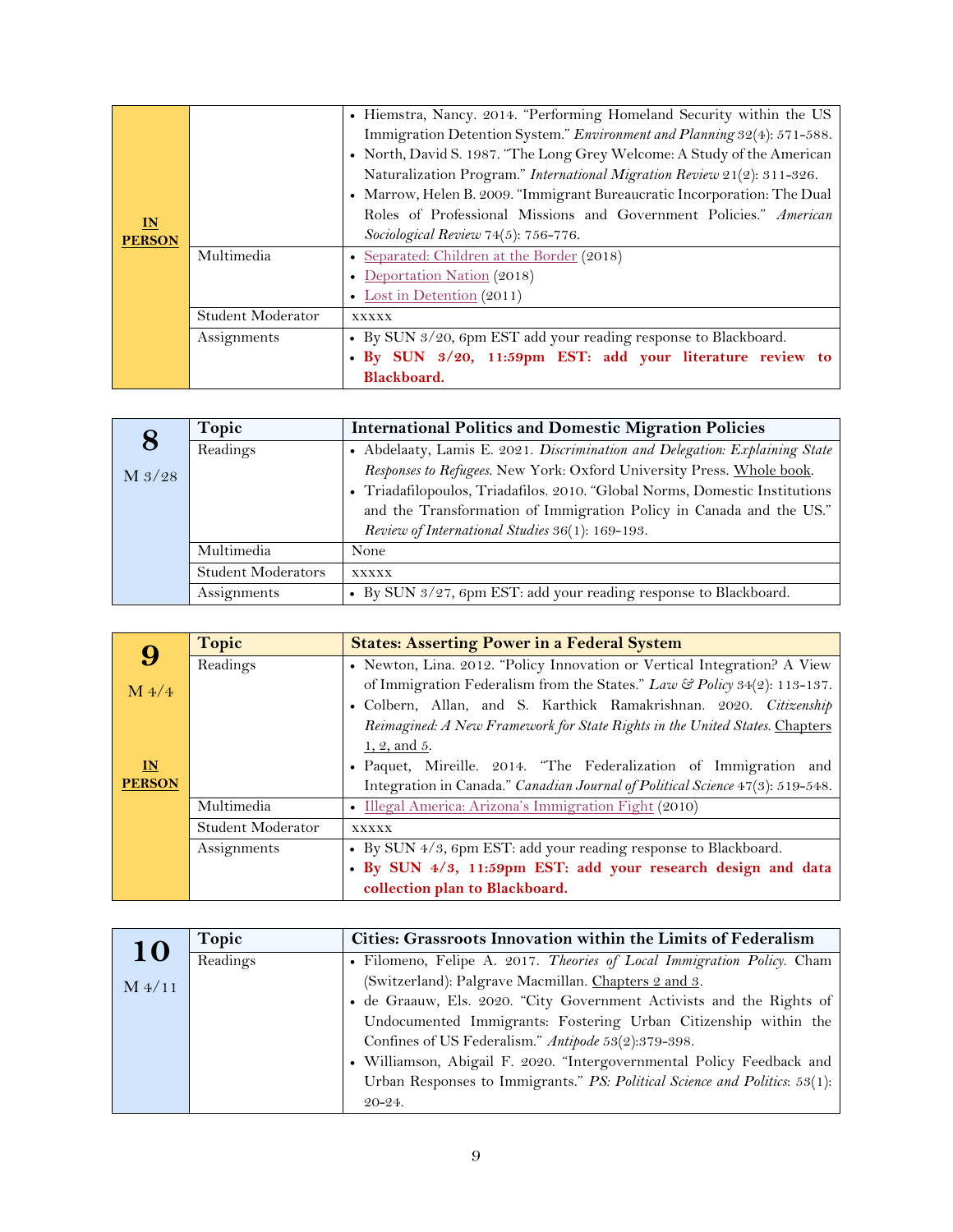|  |                   | • de Graauw, Els, and Floris Vermeulen. 2016. "Cities and the Politics of<br>Immigrant Integration: A Comparison of Berlin, Amsterdam, New York<br>City, and San Francisco." Journal of Ethnic and Migration Studies 42(6): 989-<br>1012. |
|--|-------------------|-------------------------------------------------------------------------------------------------------------------------------------------------------------------------------------------------------------------------------------------|
|  | Multimedia        | • Via Genoa: Welcome to Europe (2017)                                                                                                                                                                                                     |
|  |                   | Via Genoa: Fuck That (2017)                                                                                                                                                                                                               |
|  |                   | • Via Genoa: Fortune Seekers (2017)                                                                                                                                                                                                       |
|  | Student Moderator | XXXXX                                                                                                                                                                                                                                     |
|  | Assignments       | • By SUN 4/10, 6pm EST: add your reading response to Blackboard.                                                                                                                                                                          |



# **No class on M 4/18 due to Spring Recess**

| 11              | Topic             | The Police: Enforcers or Community Builders?                                |
|-----------------|-------------------|-----------------------------------------------------------------------------|
|                 | Readings          | • Varsanyi, Monica W., Paul G. Lewis, Doris Marie Provine, and Scott        |
| $M\frac{4}{25}$ |                   | Decker. 2011. "A Multilayered Jurisdictional Patchwork: Immigration         |
|                 |                   | Federalism in the United States." Law and Policy 34(2): 138-158.            |
|                 |                   | • Armenta, Amada. 2017. Protect, Serve, and Deport: The Rise of Policing as |
|                 |                   | Immigration Enforcement. Oakland: University of California Press. Chapters  |
|                 |                   | 3, 4, and 5.                                                                |
|                 |                   | • Saberi, Parastou. 2017. "Toronto and the 'Paris Problem': Community       |
|                 |                   | Policing in 'Immigrant Neighbourhoods." Race & Class 59(2): 49-69.          |
|                 | Student Moderator | <b>XXXXX</b>                                                                |
|                 | Assignments       | • By SUN 4/24, 6pm EST: add your reading response to Blackboard.            |
|                 |                   | · By SUN 4/24, 11:59pm EST: add your data collection progress report        |
|                 |                   | to Blackboard.                                                              |

|       | Topic             | Civil Society Organizations: Always Helping Immigrants?                     |
|-------|-------------------|-----------------------------------------------------------------------------|
| 12    | Readings          | • de Graauw, Els. 2016. Making Immigrant Rights Real: Nonprofits and the    |
| M 5/2 |                   | Politics of Integration in San Francisco. Ithaca: Cornell University Press. |
|       |                   | Chapter 1.                                                                  |
|       |                   | • Gleeson, Shannon. 2009. "From Rights to Claims: The Role of Civil Society |
|       |                   | in Making Rights Real for Immigrant Workers." Law & Society Review          |
|       |                   | $43(3)$ : 669-700.                                                          |
|       |                   | • Calderon, Apolonia. 2020. "Foundations as 'Amigos o Rebeldes': The        |
|       |                   | Influence of Philanthropic Funding on Local Immigration Policy Outputs."    |
|       |                   | Nonprofit Policy Forum 11(2): 1-31.                                         |
|       |                   | · Kreisberg, Nicole A., Els de Graauw, and Shannon Gleeson. 2022.           |
|       |                   | "Explaining Refugee Employment Declines: Structural Shortcomings in         |
|       |                   | Federal Resettlement Support." Social Problems 1-20 (OnlineFirst).          |
|       | Multimedia        | • Made in L.A. (2007)                                                       |
|       |                   | · Clínica de Migrantes (trailer, 2016)                                      |
|       | Student Moderator | <b>XXXXX</b>                                                                |
|       | Assignments       | • By SUN 5/1, 6pm EST: add your reading response to Blackboard.             |